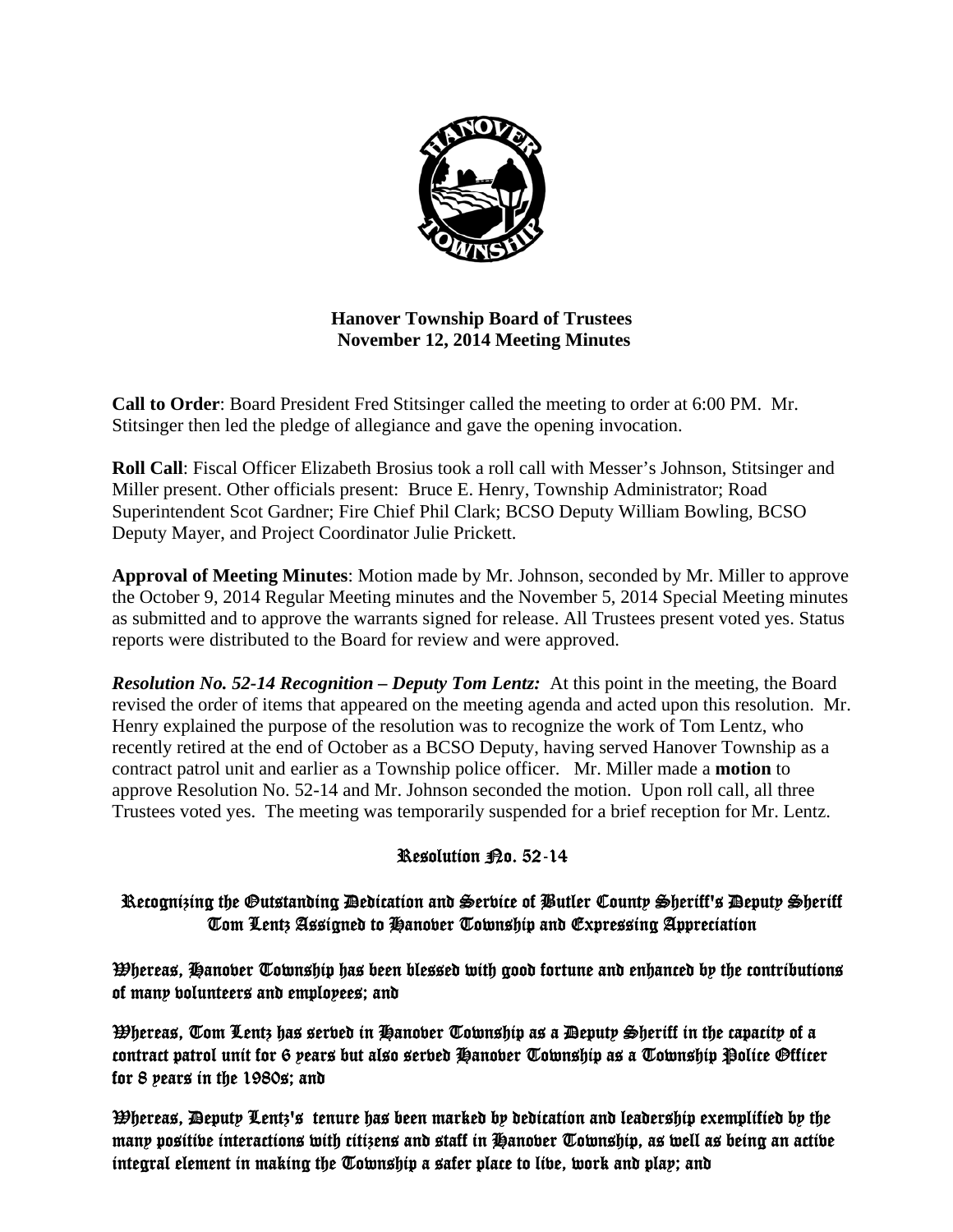Whereas, Deputy Lentz has retired from the Butler County Sheriff's Office effective October 30, 2014 after serving as a Peace Officer in Butler County for over 35 years; and

Whereas, it is appropriate at this time to recognize Deputy Lentz's outstanding service and dedication to the community and wish him well in retirement;

Be it resolved by the Board of Township Trustees of Hanover Township Butler County, Ohio

Section I. That on behalf of Hanover Township residents and officials, Deputy Tom Lentz is hereby recognized by the Township for his professional contributions and dedication to the community in helping Hanover Township keep "Growing Toward the Future".

Section II. That the Board of Trustees, Fiscal Officer, and staff express their appreciation to Deputy Lentz and wish him the best in his new assignment.

The foregoing resolution was adopted in an open public meeting and is a reflection of the official action taken by the Board of Trustees of Hanober Township Butler County, Ohio on the 12<sup>th</sup> day of **Povember 2014.** 

**Board of Trustees Attest:**  $\blacksquare$ 

| Fred J. Stitsinger               |                       |
|----------------------------------|-----------------------|
| <i><b>Douglas L. Johnson</b></i> | Clizabeth A. Brosius  |
| Larry Miller                     | fiscal Officer/ Clerk |

Elizabeth A. Brosius Larry Miller \_\_\_\_\_\_\_\_\_\_\_\_\_\_\_\_\_\_\_\_\_\_\_\_\_\_\_\_\_\_\_ Fiscal Officer/ Clerk

**Guest Speakers:** David Brown, representing the Butler County Auditor's Office, provided an update regarding the Auditor's office activities to the Board. Mr. Brown thanked the Board for the use of the Township Community Center meeting room which the Auditor's Office used on September 23 to hold one of its "town hall" meetings to explain evaluation changes to the public. Mr. Brown reported that in October, the Auditor's Office conducted informal reviews of property values at the request of property owners. Mr. Brown explained that the first quarter of 2015 is the formal review period for the Board of Revisions. Mr. Brown reported that Hanover Township property values were projected to remain relatively constant (flat). He also reported that \$3400 was forwarded to Hanover Township from the Auditor's Office as part of the Auditor's program to return Auditor's Office levy fund administration fees to the respective jurisdictions.

**Citizen Participation:** No citizen in attendance addressed the Board.

### **Administration Reports**

*Law Enforcement*: Deputy Mayer gave the following report for the month of October 2014:

 **Butler County Sheriff's Office District #6 Hanover Township Contract Cars Monthly Report for October 2014**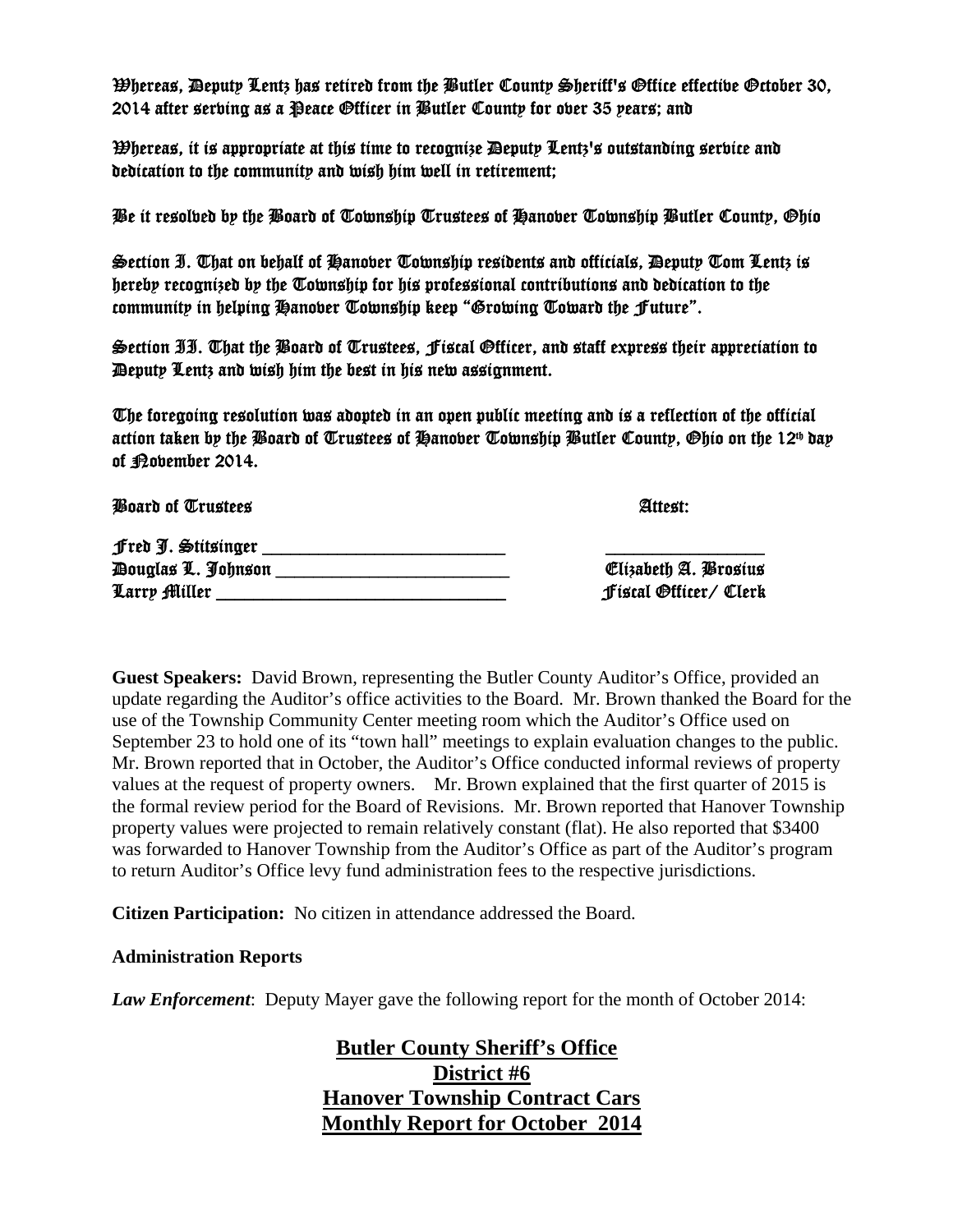| <b>Activity Area</b><br><b>Month Totals*</b> | YTD            |
|----------------------------------------------|----------------|
| Dispatched Calls: 51                         | 1,350          |
| Felony Reports: 05<br>$\bullet$              | 68             |
| Misdemeanor Reports: 02                      | 150            |
| Non-Injury Crash: 4<br>$\bullet$             | 87             |
| Injury Crash: 01                             | 42             |
|                                              | .324           |
| Assists/Back Up: 05                          | 254            |
| <b>Felony Arrests: 3</b><br>$\bullet$        | 32             |
| Misdemeanor Arrests: 04                      | 71             |
| <b>OMVI</b> Arrests: 0                       | 11             |
|                                              | .113           |
| Traffic Stops: 11                            | 334            |
| <b>Moving Citations:05</b>                   | 187            |
| <b>Warning Citations: 06</b>                 | 167            |
| FI Cards: 0                                  | 0 <sup>0</sup> |
| Civil Papers Served: 0                       | 03             |
| <b>Business Alarms: 1</b>                    | 29             |
| <b>Residential Alarms: 03</b><br>$\bullet$   | 99             |
| <b>Special Details: 2</b><br>$\bullet$       | 25             |
| COPS Times: 840 (Min.)                       | 47,085         |
| <b>Vacation Checks: 01</b>                   | 142            |

\*\*\*\*\*\*\*\*\*\*\*\*\*\*\*\*\*\*\*\*\*\*\*\*\*\*\*\*\*\*\*\*\*\*\*\*\*\*\*\*\*\*\*\*\*\*\*\*\*\*\*\*\*\*\*\*\*\*\*\*\*\*\*\*\*\*\*\*\*\*\*\*\*

Reporting: Deputy Bowling and Deputy Lentz/by BEH. \**Please note that Deputy Lentz retired from BCSO on October 31, 2014. The above statistics do not include Deputy Lentz's details for October. Deputy Damon Mayer has been assigned to the first shift Hanover Township contract car effective Sunday November 2, 2014.*

Mr. Johnson introduced Deputy Mayer, noting that Deputy Mayer was assigned to Hanover Township following Tom Lentz's retirement.

*Fire/EMS*: Chief Clark presented the following report for the month of October 2014.

# **Hanover Township Fire Department Monthly Report for October 2014- Phil Clark Fire Chief (Presented in November 2014)**

Run and detail activity for the Fire and EMS operations are reflected in the following numbers:

- Emergency Medical Operations/Squad Runs: 54
- Motor Vehicle Accidents: 06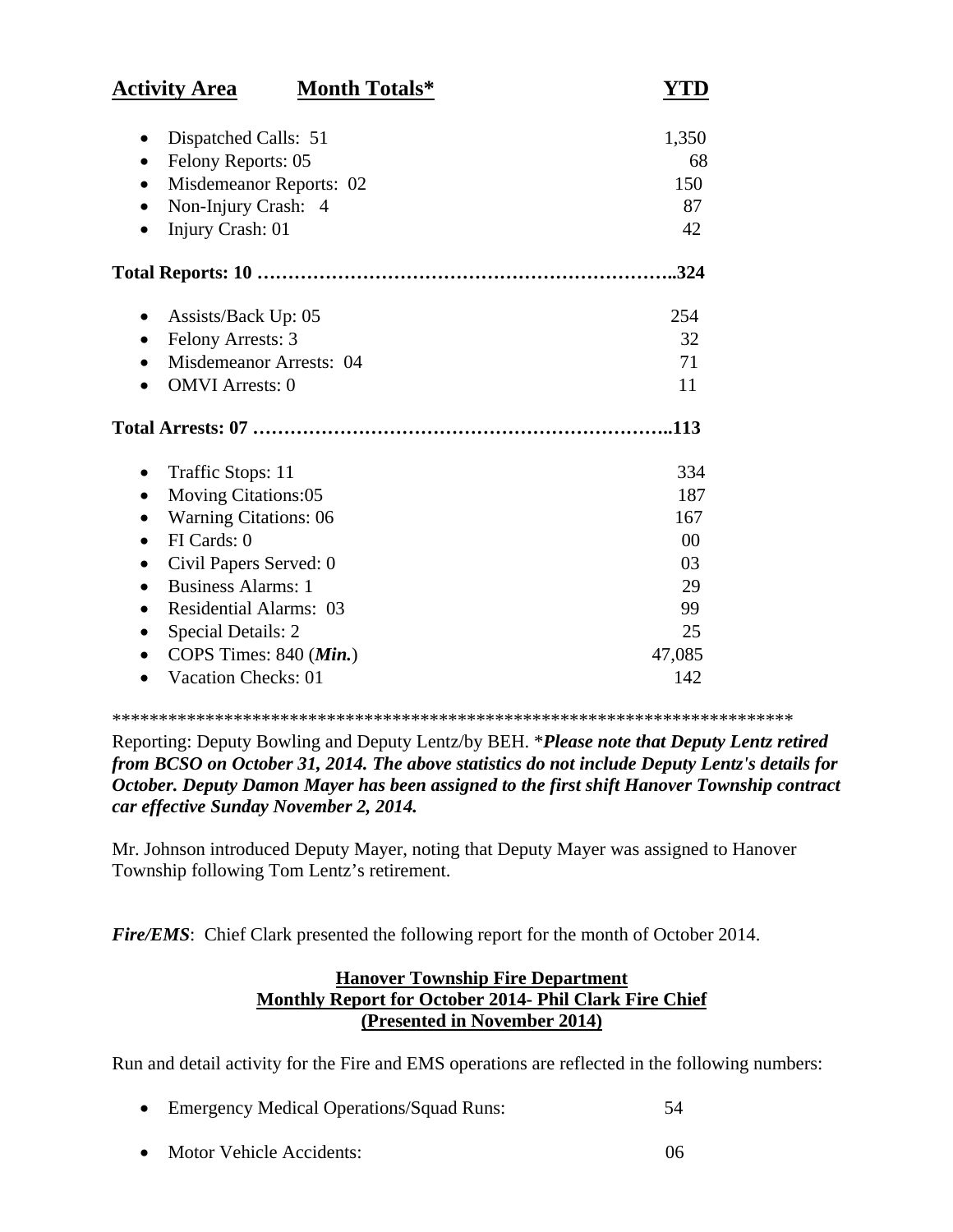| $\bullet$ | Total for the month:        | <b>68 Runs/Operations</b><br>(66 Fire/EMS Runs) |
|-----------|-----------------------------|-------------------------------------------------|
|           | Other                       | 00                                              |
| $\bullet$ | <b>Knox Box Details</b>     | 00                                              |
| $\bullet$ | Air & Light Truck Call Out: | 01                                              |
| $\bullet$ | Fire Inspections:           | 01                                              |
|           | Fire Runs:                  | 06                                              |

## **Total Year to Date: 676 Runs/Operations**

(October 2013: 55 Runs/Operations)

| Total for 2013  | 750 | Eight Year Average: 685 |
|-----------------|-----|-------------------------|
| Total for 2012  | 693 |                         |
| Total for 2011  | 719 |                         |
| Total for 2010  | 748 |                         |
| Total for 2009  | 676 |                         |
| Total for 2008: | 669 |                         |
| Total for 2007: | 717 |                         |
| Total for 2006: | 505 |                         |

*Road/Cemetery*: Road Superintendent Scot Gardner presented the following report for the month of October 2014:

### **SUPERINTENDENT'S REPORTS (November 12, 2014)**

Millville Cemetery Operations Report October 1 through October 31, 2014

| 3 Graves sold to Township residents (@ \$610)----------\$                              | 1,830.00    |
|----------------------------------------------------------------------------------------|-------------|
|                                                                                        | 895.00      |
|                                                                                        | 0.00        |
|                                                                                        | $6,900.00*$ |
|                                                                                        | 0.00        |
|                                                                                        | 575.00      |
| Foundation and Marker installation fees-----------------\$                             | 556.80      |
|                                                                                        | 10.756.80   |
| *6 @ regular fee of \$900 = 5400; 1 @ weekend fee of \$1100 + 4 hours OT each = \$1500 |             |

Other Cemetery activities:

1. Mowed four times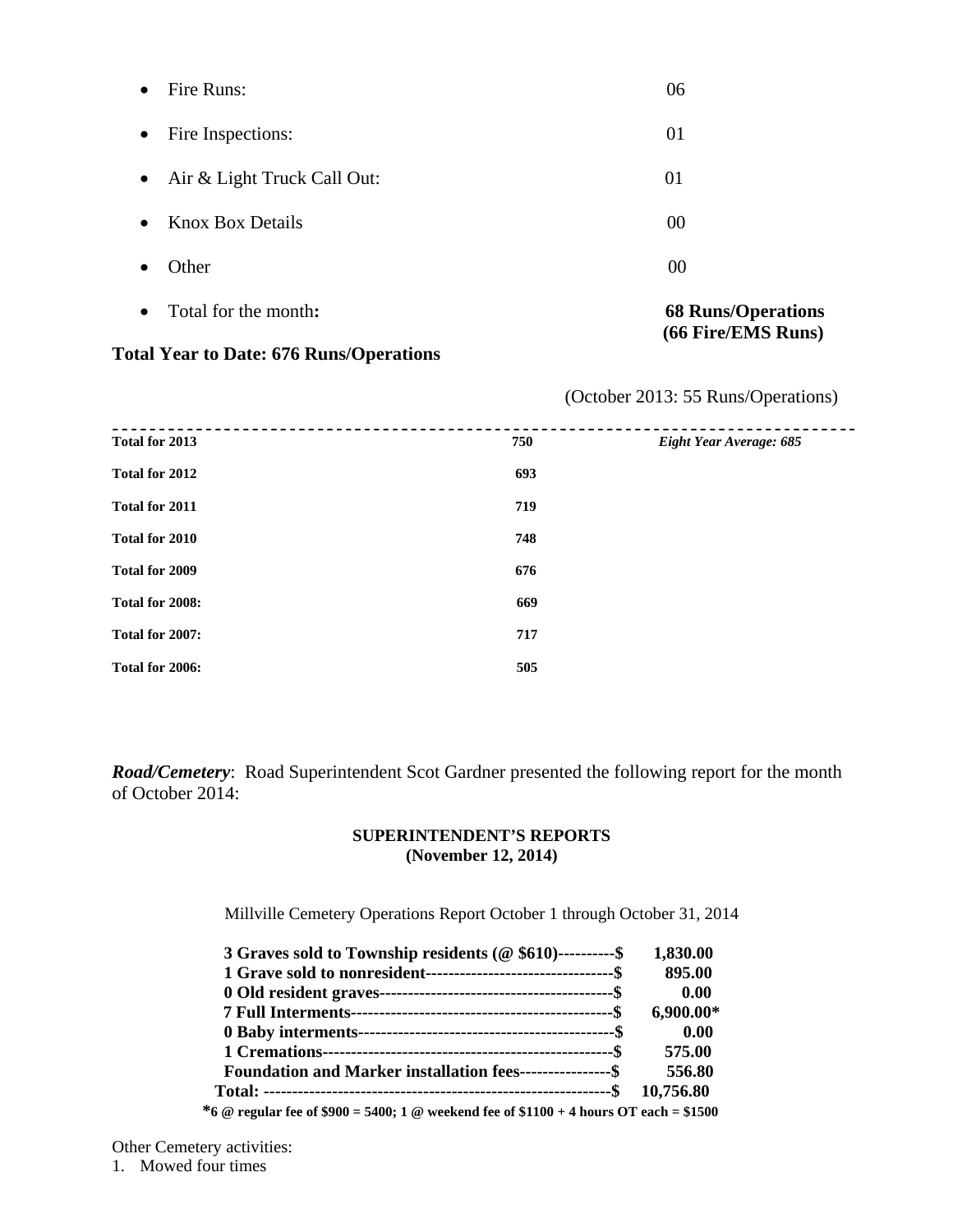- 2. Trimmed twice
- 3. Fixed graves and sink holes
- 4. Cleaned equipment
- 5. Walked through entire cemetery and picked up trash
- 6. Cut dead tree down and cleaned everything up
- 7. Replaced bearings on the scag mower
- 8. Replaced Wheel motor on the scag mower

### **Road, Streets and Park (Scot Gardner)**

- 1. Mowed grass on all Township properties three times.
- 2. Cold patched potholes at the Community Center.
- 3. Cleaned gutters at the Community Center and Firehouse.
- 4. Picked up a deer carcass on Beissinger Road and one on Woodbine Road.
- 5. Replaced two spotlight bulbs on the Firehouse.
- 6. Cold patched a sink hole on Columbus Drive.
- 7. Made a new rear bumper for the Monster Truck in the Park playground area.
- 8. Removed railroad ties from the train, little diggers, and Monster Truck area and replaced with a new border. Installed wood chips.
- 9. Dug out, formed and poured a concrete slab in front of the fuel pumps.
- 10. Four employees participated in the Snow and Ice Control Training and Rodeo.
- 11. Trimmed bushes at the gazebo and mulched around trees at the Park.
- 12. Installed bricks at the Memorial.
- 13. Replaced light fixture o Community Center sign.
- 14. Performed monthly truck, park and storm water inspections.

Mr. Johnson welcomed Mr. Gardner back from his recent medical leave and Mr. Stitsinger thanked Mr. Gardner and the road crew for its work on the Park grounds for the Veterans Day and POW Memorial ceremonies.

### *Administrator's Report (Financials and Personnel Issues)*

Mr. Henry presented the following report to the Board:

#### **Administrator October 2014 Summary Report (Presented November 2014**

- **Fire/EMS Run Data:** Prepared report for October runs. Run times are overall better and mutual aid called in is significantly down again. However, the average run time for October increased to 14.13 minutes compared to 12.45 minutes in September.
- **Fire Department:** Reviewing Rules of Conduct, forms, MBI Billing and follow up to assist the Chief in operational improvements.
- **Board and Financial Reports**: Obtained data from the Fiscal Officer and prepared Township funds analysis for the monthly and special Board meetings. Prepared Trustee packets. Prepared numerous contracts and permits for facility rentals.
- **Maintenance Issues**: Spoke with residents again about yard maintenance issues on Reily Millville and Stahlheber Roads. Authorized mowing and trimming only on the Hamilton Scipio Road nuisance location. **Building and Zoning**: Have been working with Jim Fox on several properties; there are some problematic issues about condemning certain properties.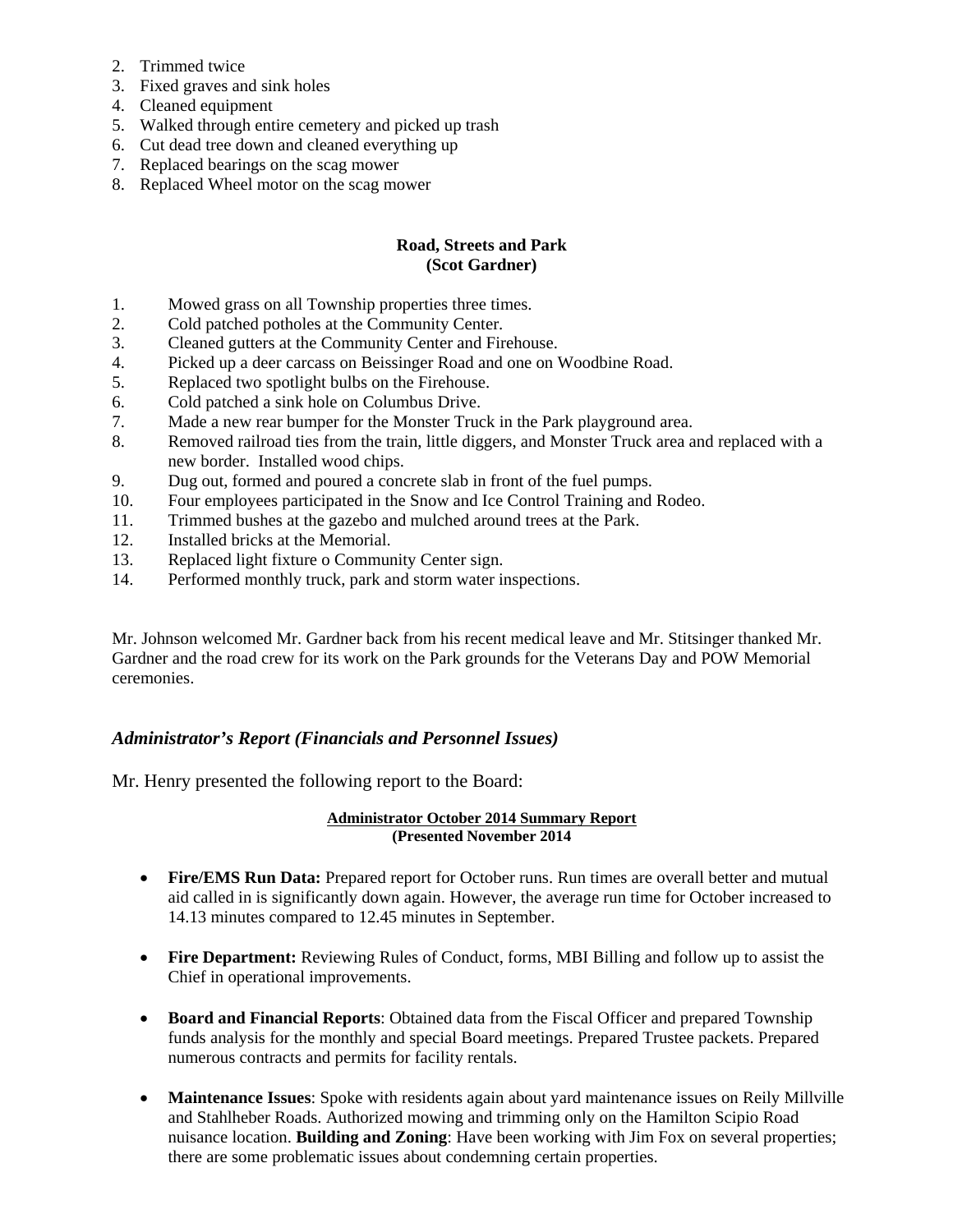- **Park Committee/Special Event**: Held meetings/Worked with the Park Committee and Veterans Committee for the Hanover Haunted Harvest October 26th and Veterans Day Ceremony November 11th. Spent time lining up contributions, purchasing candy-food items and worked on logistics. Worked on set up and operation of Haunted Harvest on October 26th.
- **Workers Compensation:** Attended training seminar, met with our WC consultant and prepared notes for the Board. The Township is to receive a rebate/refund soon totaling approximately \$19,000.00.
- **Health Insurance**: Worked with Wichert Insurance brokers to obtain quotes from health insurance carriers in order to change companies for the Township effective December 1, 2014. Seven companies are submitting quotes to be evaluated and recommendations to be made to the Board in November.
- **Employee Meetings**: Met with the new full time employees to go over benefits, job requirements, leave time and notice, and special events details.

#### **Personnel Actions and Other Items of Note**

Road Department: Scot Gardner is working on a restricted duty basis. We are in the process of reviewing applications for part time call in snow plow drivers for this winter's operations.

**Appointment of new personnel: Fire Department**- None recommended this month.

#### **Other General Actions**:

Working with Road and Cemetery personnel to catch up on maintenance and discuss work levels/output. Brandon Combs is still performing as the acting Cemetery Sexton.

Continuing work on revising records policy to be submitted to the state. Need to hold a local Records Commission meeting in December.

Continuing review of Township Rules of Conduct and Fire Department SOPs that are related for possible changes and follow up in the next 5 months.

**Items Still Pending/Delayed**: Fuel Card follow up is still pending; Personnel Policy Review with changes still pending

#### **Of Note- Budget Information for October 31, 2014**

**Cash Balance as of October 31, 2014:** \$1,444,676.89

- **1) Total Expenditures all funds for October 2014:** \$297,164.07 Include Fire Debt Service Payment
- **2) Total General Fund cash on Hand October 31, 2014:** \$630,965.24 (43.68%) of Total funds)
- **3) Total Fire/EMS Fund cash on hand October 31, 2014**: \$334,707.27 (23.17%) of Total

**4)** *Monthly Revenue and Expenditure Reports are attached.* 

#### *History of Cash Balances*

| <b>Fiscal Year 2014</b>      | <b>Fiscal Year 2013</b> |                                            |  |
|------------------------------|-------------------------|--------------------------------------------|--|
| Cash Balance: \$1,380,611.21 | 31-Jan-14               | Cash Balance January 2013: \$1,490,856.40  |  |
| Cash Balance: \$1,331,175.05 | 28-Feb-14               | Cash Balance February 2013: \$1,492,672.30 |  |
| Cash Balance: \$1,259,054.92 | $31-Mar-14$             | Cash Balance March 2013: \$1,419,215.62    |  |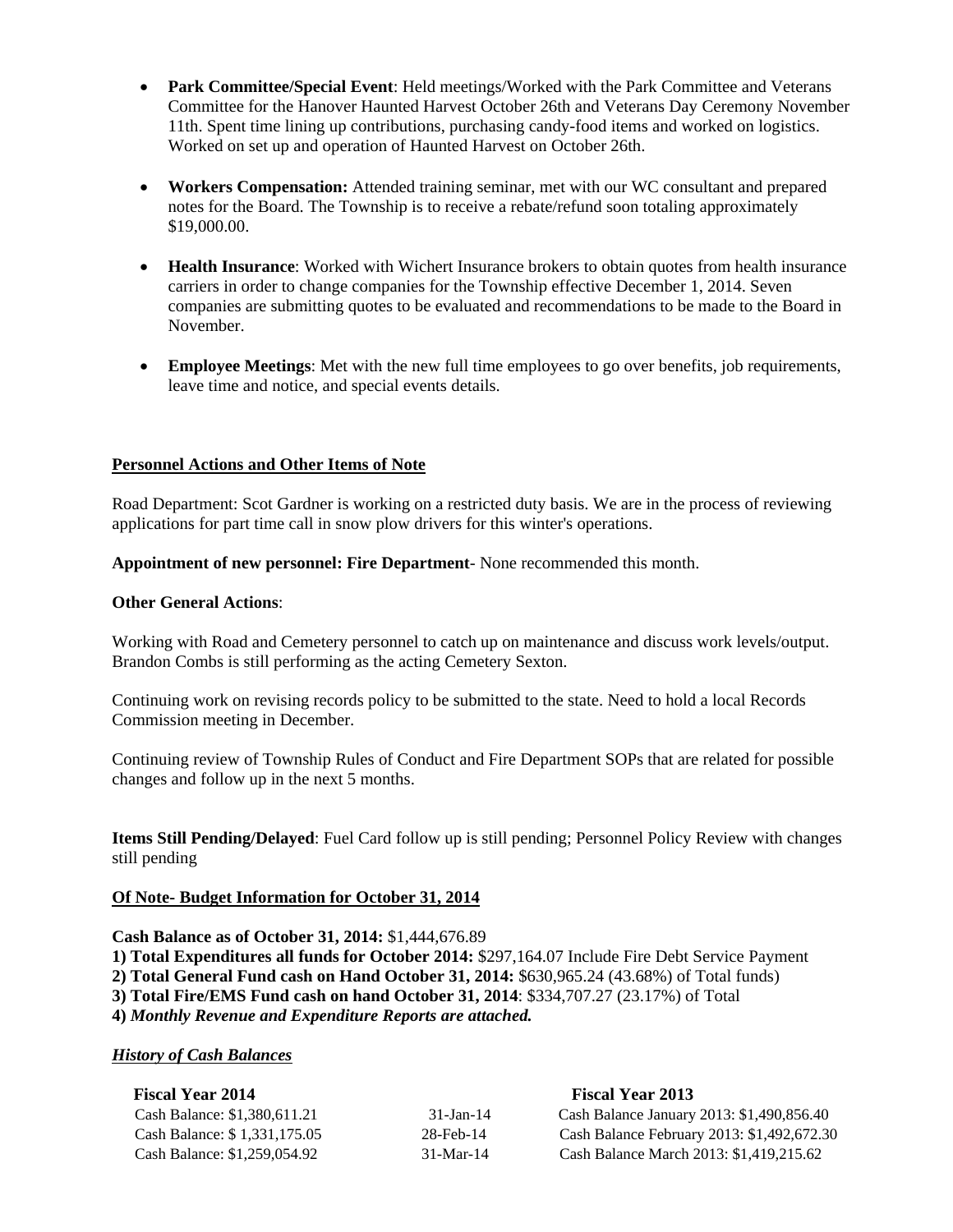| Cash Balance: \$1,546,929.78 | $30-Apr-14$ | Cash Balance April 2013: \$1,772,884.02   |
|------------------------------|-------------|-------------------------------------------|
| Cash Balance: \$1,524,373.14 | 5/31/2014   | Cash Balance May 2013: \$1,738,209.80     |
| Cash Balance: \$1,506,977.71 | 6/30/2014   | Cash Balance June 2013: \$1,672,064.17    |
| Cash Balance: \$1,517,738.15 | 7/31/2014   | Cash Balance: July 2013: \$1,631,063.65   |
| Cash Balance: \$1,286,101.15 | 8/31/2014   | Cash Balance: August 2013: \$1,513,012.95 |
| Cash Balance: \$1,533,842.91 | 9/30/2014   | Cash Balance: September: \$1,668,378.75   |
| Cash Balance: \$1,444,676.89 | 10/31/2014  | Cash Balance: October: \$1,658,335.81     |

Mr. Henry also included a new report regarding MBI reimbursements and noted that there had been a drop in reimbursements which needed to be monitored.

Mr. Henry also introduced Randy Goins, the new full-time Road Department employee. Mr. Goins was hired to fill the vacancy created by the resignation of Mr. Marinich.

Mr. Henry also provided revenue and expenditure reports and noted that the General Fund continued to be negatively impacted by the loss of estate tax revenues and Local Government Fund revenues from the State.

## *Old Business*

*Update – Fire/EMS Run Data for October*: Mr. Henry reported that the average response time had increased but it is still lower than prior to implementation of the on-station stipend program. Mr. Henry provided run summaries to the Board for its review.

*Haunted Harvest Summary Report:* Mr. Henry reported that the 2014 event served approximately 500 children and that there was an increase in adult participation as well. Mr. Henry thanked the Fire Department for staffing the air and light truck to provide lighting for the event. Mr. Henry also reported that the Millville Baptist Church, the Ladies Industrial Band, and the BCSO helped with the event and noted that a list of contributors was included in the Trustees' packets. Mr. Henry reported that the event was a large success with many parents giving positive comments. Mr. Miller and Mr. Johnson thanked Mr. Henry and other staff members and the Park Committee for work on the event.

*2015 Road Program Update/Meeting:* Mr. Henry reported he attended the County's 2015 Road Program meeting and submitted the Township's 2015 road program needs. Mr. Henry noted that Alamo Heights curb work was projected to cost \$194,672.

*CD Grant Filings Update:* Mr. Henry reported grant applications were submitted to the County with the Park restroom, Alamo Heights curb program, and an adverse weather warning siren being the three requests listed in order of priority. Mr. Henry noted the Board would be notified in mid-January if the County approves any grant funds for these projects.

*Hamilton Annexation Revenue Report*: Mr. Henry reported that a check in the amount of \$8047.51 was received from the City of Hamilton for annexation revenues owed to the Township. Mr. Henry noted the check was late; however, the amount remitted was higher than in the past due to recent efforts to ensure that the City of Hamilton remitted the correct amount to the Township. Mr. Miller noted that Mr. Henry had worked diligently on this matter.

*Other Old Business:* Chief Clark reported that he had received a quote of \$20,000 from Kelly and Carpenter to install new ice breakers on the fire station roof. Chief Clark noted that a new type of mounting device would be used to install the breakers rather than gluing the breakers to the roof.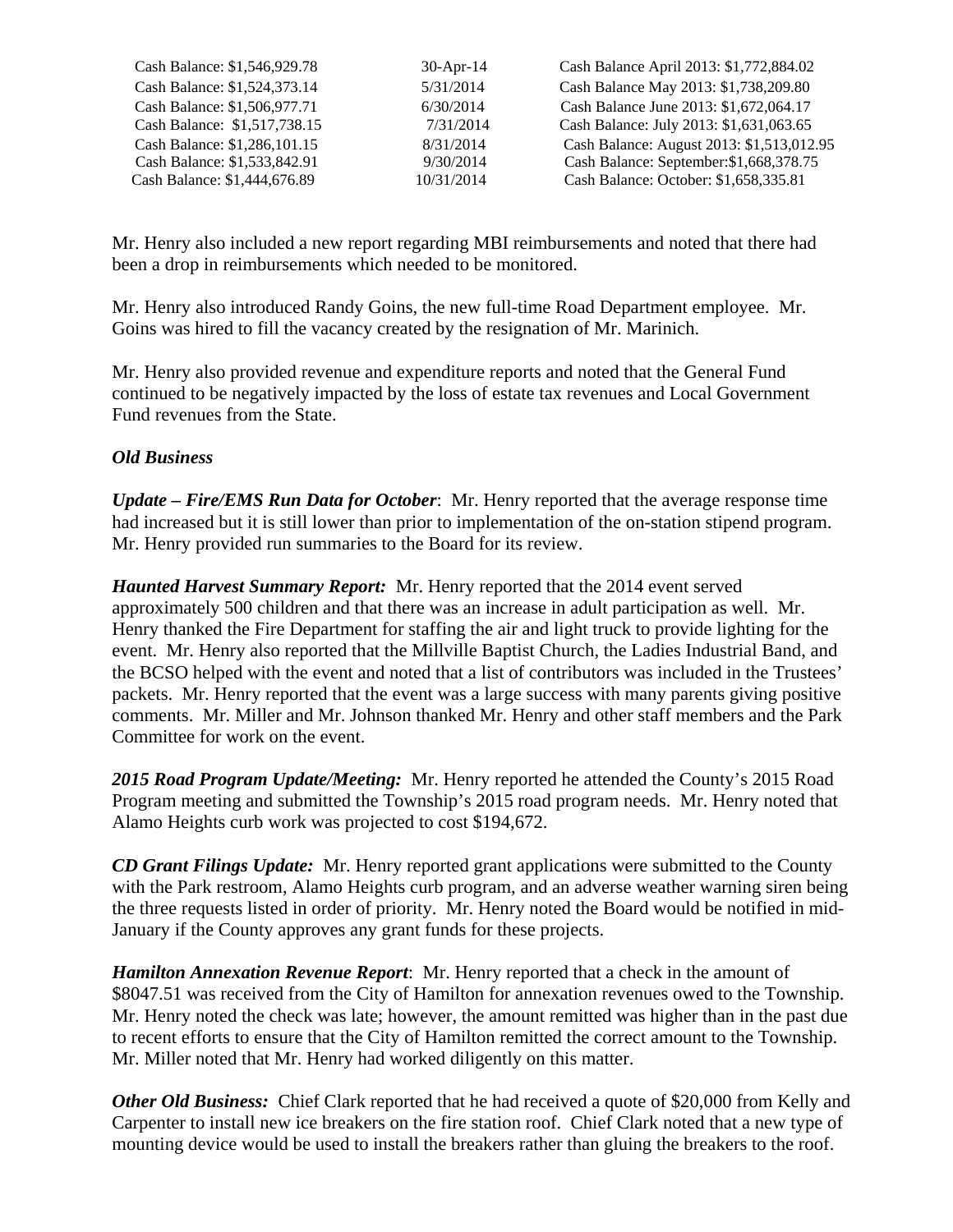### *New Business*

**Resolution No. 52-14:** This agenda item was addressed earlier in the meeting. (See above.)

*Resolution No. 53-14 Then and Now Issues:* Ms. Brosius explained the routine house-keeping nature of this resolution. This resolution covers payments to Deutsche Bank Trust Company, Blust Automotive Company, Butler County Engineer's Office, Nancy Nix, Butler County Treasurer and Stephenson Oil Company. After some discussion, Mr. Johnson made a **motion** to adopt Resolution No. 53-14 which was seconded by Mr. Miller. Upon roll call, Mr. Stitsinger abstained and the other two Trustees voted yes.

## **Resolution No. 53-14**

# **Approving Purchase Orders and Subsequent Expenditures Provided Under the "Then and Now" Process as Recommended by the Fiscal Officer**

*Whereas*, the Fiscal Officer reported on recent "Then and Now" activity and in particular actions associated with payments to Deutsche Bank Trust Company, Blust Automotive Company, Butler County Engineer's Office and Nancy Nix, Butler County Treasurer and Stephenson Oil Company: and

*Whereas*, the Fiscal Officer recommends that payment associated therewith be authorized through a "Then and Now" Purchase Order (amounts over \$3,000.00) officially approved by the Board and payment made accordingly; and

*Whereas*, the Board of Trustees concurs with the recommendation of the Fiscal Officer,

# *Be it resolved by the Board of Trustees of Hanover Township Butler County, Ohio*

*Section I.* That to promote sound and efficient fiscal operations for the Township, the following items are hereby approved:

**A) \$\$92,515.00 Deutsche Bank Trust** ( Fund 3102- Fire Department Debt Service)

**B) \$3,003.43 Blust Automotive** (Fund 2141 \$2,320.21 Fund 2031 \$683.22)

**C) \$45,000.00 Nancy Nix, Treasurer** (Fund 1000)

**D) \$5,238.82 Butler County Engineer's Office** (Fund 2141 \$3,000.00, Fund 2231 \$2,238.82) Project **Materials** 

**E) \$4,806.73 Stephenson Oil Company** (Fund 2021)

**Section II**. That the Fiscal Officer is authorized to take all necessary steps to process said expenditures and provide payment accordingly.

The foregoing resolution was adopted in an open public meeting and is a reflection of the official action taken by the Board of Trustees of Hanover Township Butler County, Ohio on the  $12<sup>th</sup>$  day of November 2014.

| <b>Board of Trustees</b> | Vote | <b>Attest and Authentication:</b> |
|--------------------------|------|-----------------------------------|
| Fred J. Stitsinger       |      |                                   |
| Douglas L. Johnson       |      | Elizabeth A. Brosius              |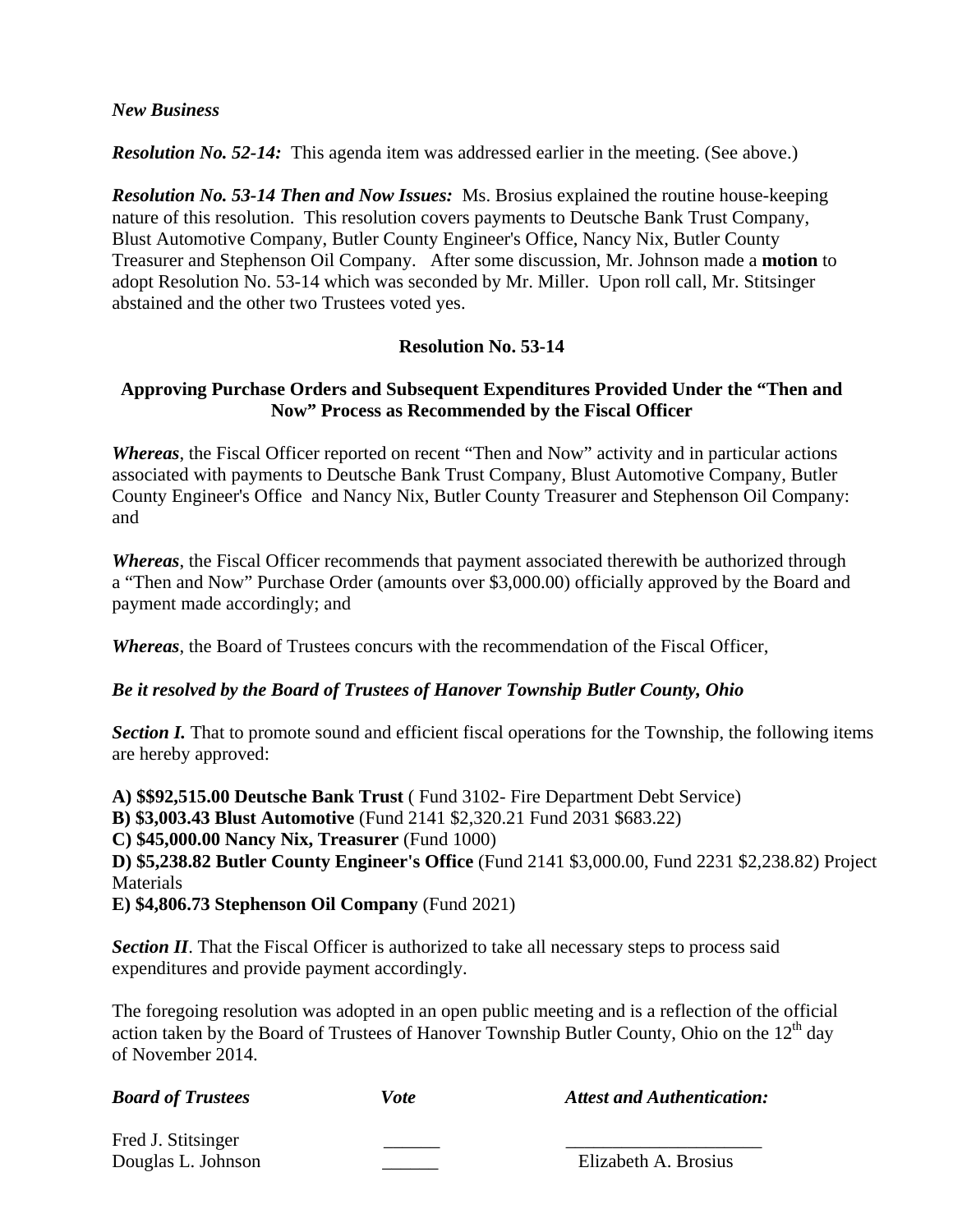*Health Insurance Contract/Transition Effective December 1, 2014:* Mr. Henry noted that during the Special Board meeting on November 5, 2014, Resolution No. 54-14 was considered and approved to allow an employee health insurance contract for the period December 1, 2014 to November 30, 2015 to be implemented with InHealth Coop of Ohio for less than an additional \$500.00 per month in premiums. Based upon the Affordable Patient Care Act, the Township's plan is classified as a "Gold" level plan. The Township is unable to afford a "Platinum" level plan. Actual billing amounts will be based upon the current eligible employees as the employee census has changed from the original census that was submitted for quotes.

Mr. Henry noted there may be some transition issues changing carriers but with the help of the Township's broker, Wichert Insurance, all issues should be addressed.

Mr. Henry also noted that dental, vision, disability, cancer and life insurances would remain in effect with no changes at this point.

*Motion – Approve OTARMA Grant Filing Safety Equipment (Fire Department):* Mr. Henry explained that OTARMA offers each client a \$500 grant annually for the purchase of safety equipment and requested a motion authorizing the filing of the grant application. After some discussion, Mr. Johnson made a **motion**, seconded by Mr. Miller, to authorize the filing of the OTARMA grant application. A roll call vote was taken with all three Trustees voting yes.

*OTA Winter Conference – January 28 – 31, 2015:* Mr. Henry noted that online conference registration opened the next day and asked the Trustees to let him know if they wanted to be registered for the conference.

# *Other New Business*

Under New Business, Mr. Henry reported that the Township received an indigent burial request. Mr. Michael Cummins, who reside at the Golden Years Nursing Home, passed away on November 9. Mr. Henry requested a motion to authorize expenses for the burial. After some discussion, Mr. Stitsinger made **a motion**, seconded by Mr. Miller, to authorize up to \$800 to cover indigent burial expenses for Mr. Michael Cummins, pending receipt of documentation required by the Township's Indigent Burial Policy. Upon roll call, all three Trustees voted yes.

Also under New Business, Mr. Henry asked the Trustees to note correspondence in their meeting packets which included: Butler County Building Permit Reports for October 2014, information regarding the County's Tire Recycling Event scheduled for November 15, and a reminder that the BCTA meeting was scheduled for that week.

There being no further action or matters to consider, adjournment was in order.